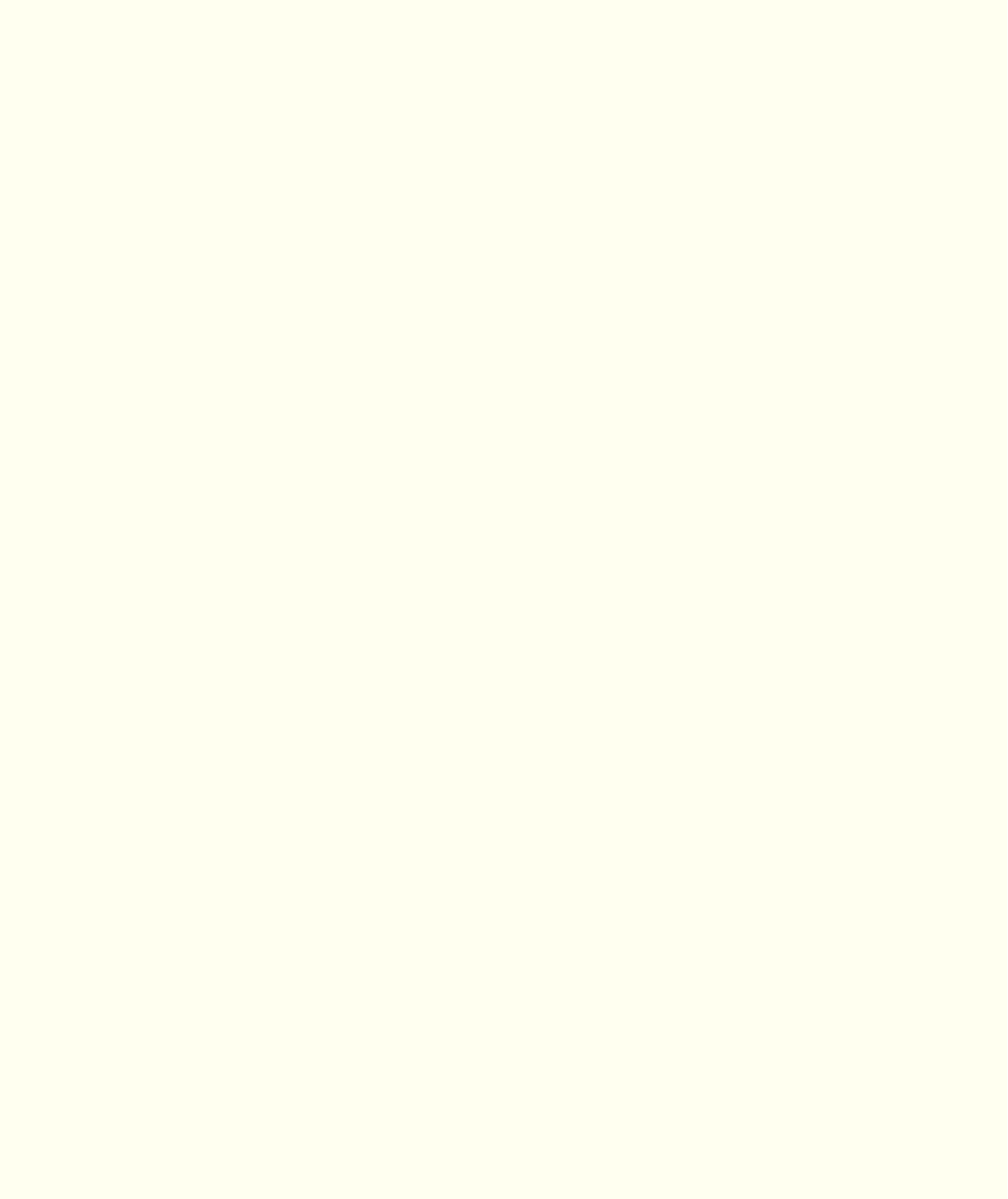## *The Rituals of Passage in* Everyman

Francis Guinle Université Lumière- Lyon II

In his study of the English Morality Play, Robert Potter expresses the idea that "the traditional morality play is not a battle between virtues and vices, but a didactic ritual drama about the forgiveness of sins." However, the conflict present in the plays which he calls "morality plays" often takes the form of a struggle, if not a battle, which is the dramatic representation of a tension between the sinful nature of man and his fate—which, according to Catholic doctrine, is to be saved through the sacrifice of Jesus Christ. Indeed, in *Everyman*, God expresses the idea that all shall be saved:

> I hoped well that euery man In my glory sholde make his mansyon, And thereto I had them all electe.  $(52-54)^2$ í

Salvation, however, can only occur given certain conditions linked to what Robert Potter describes as the ritual of Penance. He says:

> The morality play is acted out on the stage of a world where man is born to rule, bound to sin, and destined to be saved. To its audiences, and to their consciences, the plays reveal that the fall out of

r. Robert Potter, *The English Morality Play* (London: Routledge and Kegan Paul, 1975), p. 57.

. All references to the play are from A. C. Cawley's edition (Manchester: Manchester Univer- University Press,  $1961$ ).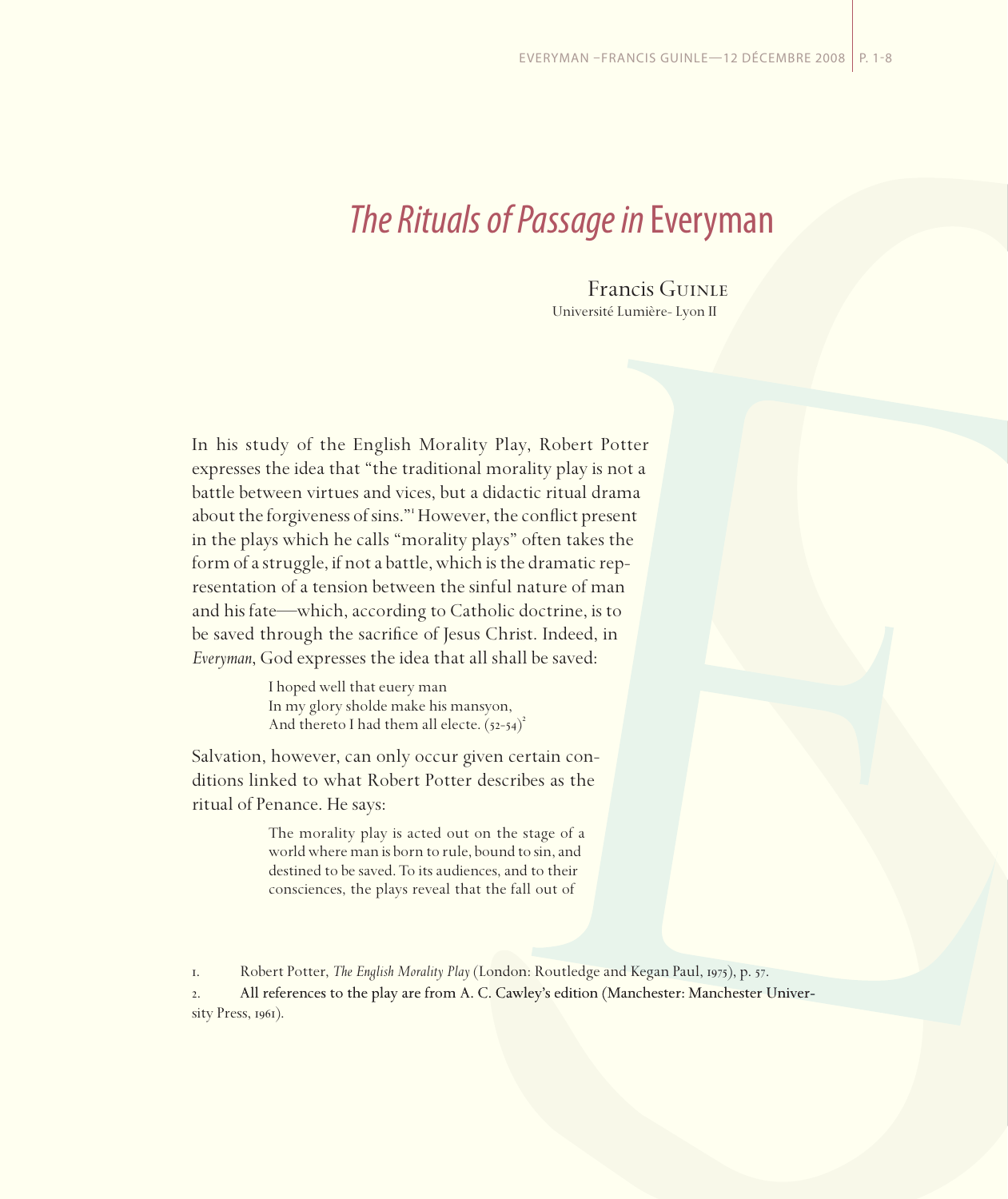innocence into experience is unavoidable, theologically necessary, and solvable, through the forgiveness of sins.

That it is man's destiny to be saved is, indeed, evinced by the conclusions of the plays Robert Potter categorizes as "moralities". Because this term has been questioned by critics, I will, from now on refer to these plays as "moral plays". However, these plays differ considerably in their approach and representation of a common subject, as well as in their structure. *Everyman*, which was once considered as the most representative moral play, is now often viewed as an exception when compared to such plays as *The Castle of Perseverance*, *Mankind*, or *Youth*, or other moral interludes. Indeed, it is said that it lacks the dramatic tension usually provided by the active agents of temptation, agents representative of the World, the Flesh and the Devil, as characters engaged in plots and subterfuge to bring about the fall of the protagonist, often trying to reverse a situation established by the agents of salvation, or, indeed engaging in fights against them, as when, for instance, Riot, Pride and Lechery, with the help of Youth, put Charity in fetters.

This, however, does not mean that dramatic tension is absent from *Everyman*, and anyone who has seen the play may witness to the fact that it does exist, but it simply lies elsewhere, in an action which presents a double ritual.

Although the notion of "pilgrimage" is evoked several times in the play through the repetition of the word "pylgrymage" (eight times)<sup>4</sup> or "pylgrym" (once)<sup>5</sup> the play does not dramatize what is usually understood as the "Pilgrimage of Life", but rather the "Pilgrimage of Death". In that sense, of course, the play is linked to the various treatises usually called *Ars Moriendi*, which seem to have flowered during the fifteenth century and the beginning of the sixteenth century. As Helen Thomas rightly suggests:

> This advice on how to learn to die was based not on a fear of death itself, but on the Church's fear of man's "undisposed dethe" or sudden death while not in a state of grace.

However, we cannot rightly say that *Everyman* simply dramatizes such treatises. Indeed, if we follow Phoebe Spinrad in her analysis of the stages of the *Ars Moriendi*, we can see the analogy with the play; the "temptation" stage, in particular, is very

4. Ll.  $68-146-331-550-565-673-784-818$ .

 $L. 629.$ 

6. Helen Thomas, "Some Analogues of *Everyman"*, *Mississippi Quarterly* 16.2 (1963): 97. For an analysis of the six stages of the *Ars Moriendi*, see Phoebe Spinrad, "The Last Temptation of Everyman**",** *Philological Quarterly* 64.2 (1985): 185-94.

<sup>3.</sup> Potter, p. 57.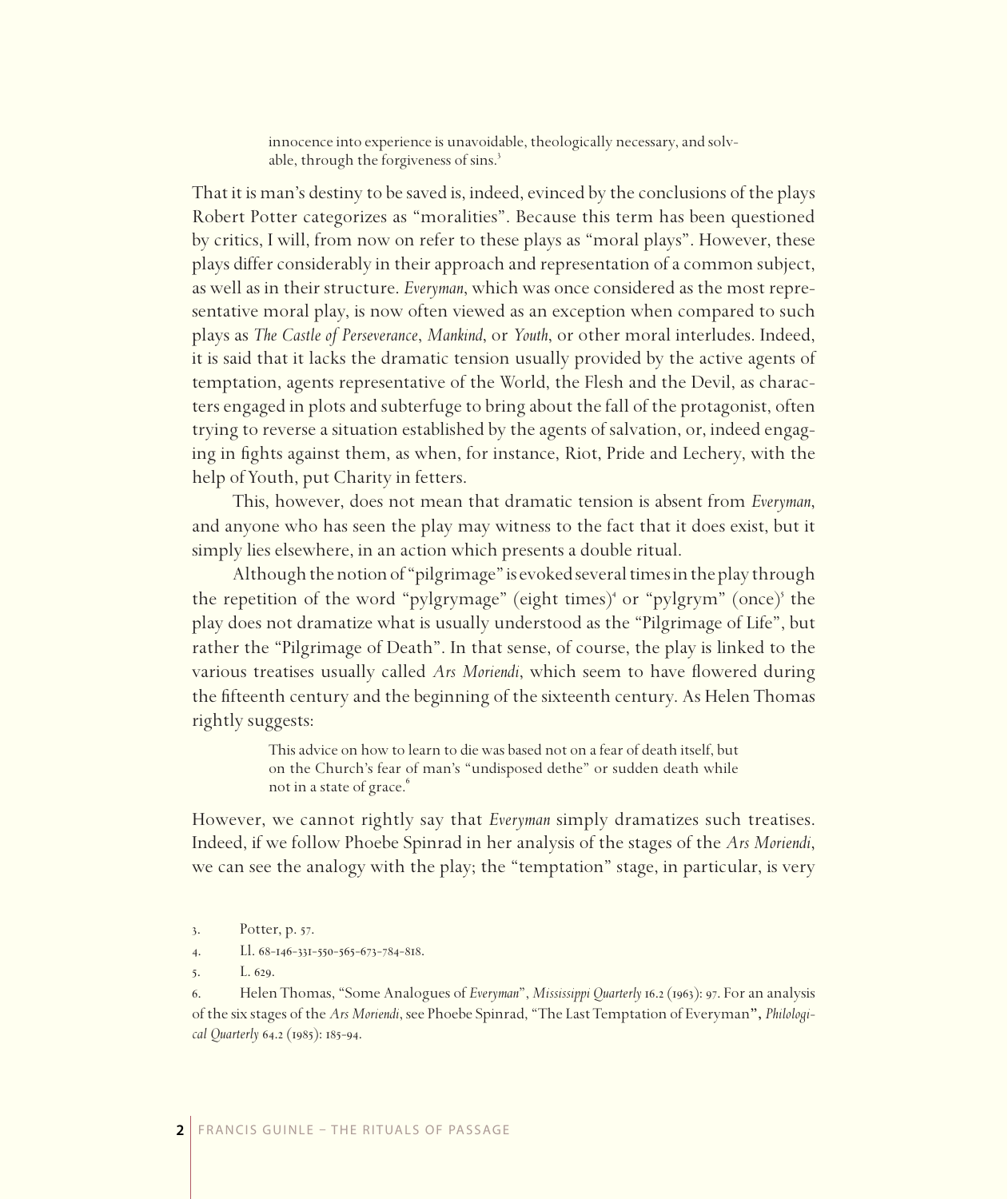subtly traced throughout Everyman's journey. Yet, because this stage represents the various temptations awaiting man at Death's door, the dying man being assailed by the devil's last attempts at damning his soul, we might expect a struggle, in the presence of agents of sin, as, indeed, we find in other moral plays. Yet this is not the case, and even if we can see the relationship between Goods and the World, Beauty and the Flesh, or Five Wits and the Devil, yet they are not shown as tempters, but simply as elements that Everyman must leave behind and learn to do without, since none of them can help him reach eternal bliss. The insistence, then, is less on temptation than on instruction. Since the play follows a fairly strict Catholic doctrine, the possibility of salvation is present from the start, and the comic structure of the play ensures that this "Pilgrimage of Death" will eventually be turned into a "Pilgrimage to Eternal Life". This is achieved by the double ritual which closely follows the two-stage structure of the play.

Naturally, the sacramental rites of Confession, Penance and Extreme Unction, which figure in the second part of the play, form the Catholic expression of the last rite of passage embodied by Death and the grave. However, in order to reach this rite and effect the passage with success, Everyman has to undergo a primary ritual during which he suffers a mock death, an experience which eventually leads him to knowledge. Although Everyman is "every man", for the spectator, he is a character, an individual embodiment on stage. In the text, the change from "they", in God's speech, to "he" in Death's speech, as Everyman approaches, causes the spectator to see an individual being subjected to an ordeal. Death is presented as a messenger, but he soon becomes a guide, instructing Everyman, answering his questions, initiating Everyman's journey. His role is also to isolate Everyman, to separate him from the community of the living. To Everyman's question, "Shall I haue no company fro this vale terrestryall / Of myne acqueyntaunce, that way me to lede?" ( $_{155-56}$ ), Death's answer leaves little doubt as to the issue:

> Ye, yf ony be so hardy That wolde go with the and bere the company.  $(157-58)$

Once Death has departed, Everyman is left alone on stage and bemoans his lonely state. At that stage, he is aware of his isolation, yet he has to experience it more deeply in order to understand what it really means. Indeed, in his monologue, he not only rejects God, giving way to a form of despair, but also turns to worldly companions to help him in his need:

> Alas, I may well wepe with syghes depe! Now haue I no maner of company To helpe me in my iourney, and me to kepe; And also my wrytynge is full vnredy.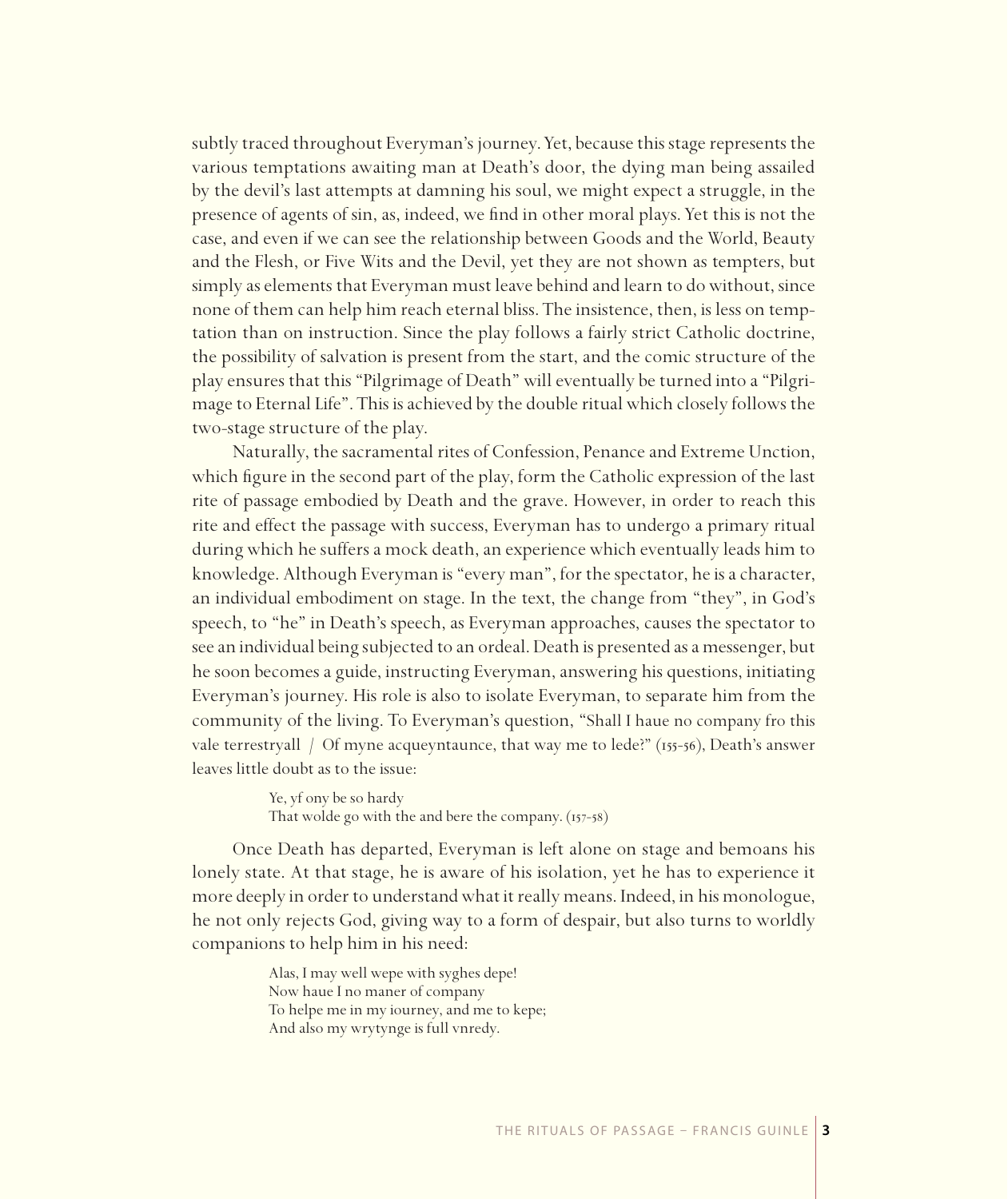How shall I do now for to exscuse me? I wolde to God I had neuer be gete!  $(184-89)$ 

Having thus blasphemed against God and His creation, he proceeds to break the second and third Commandments when he takes the name of the Lord in vain ("Lorde, helpe, that all wrought"  $[192]$ ), when, in fact, he turns to Fellowship for help, then to Kindred and Cousin, and finally to Goods. Albeit true to their nature, these false friends abandon Everyman, who then finds himself alone for the second time. The notion of "mock death", always present in rites of passage, is represented first by Everyman's encounter with Death. Although Death refuses to give him any respite, he does not strike him dead immediately, but simply states that he may strike at any moment:

> Naye, thereto I wyll not consent, Nor no man wyll I respyte; But to the herte sodeynly I shall smyte Without ony advysement. And now out of thy syght I wyll me hy. Se thou make the redy shortely, For thou mayst saye this is the daye That no man lyvynge may scape a-way.  $(179-83)$

The very same notion of "mock death" is also implied in the way Fellowship, Kindred and Cousin and then Goods abandon Everyman, while evoking his "former" life. Take, for instance, Fellowship's proposal:

> And yet, yf thou wylte ete & drynke & make good chere, Or haunt to women the lusty company, I wolde not forsake you whyle the daye is clere, Trust me veryly.  $(272-75)$

The idea of "life" being left behind is expressed in Everyman's question and Kindred's answer:

| Everyman. | Now shewe me the very effecte of your mynde:  |
|-----------|-----------------------------------------------|
|           | Wyll you go with me, or abyde be-hynde?       |
| Kynrede.  | Abyde behynde? / Ye, that wyll I, and I maye! |
|           | Therfore farewell tyll another daye. (365-68) |

At this stage, one might think that Everyman is now ready for the actual passage, having been separated from the community of the living, and having undergone reduction to a form of *tabula rasa*. However, his second monologue starts as a repetition of the first (compare, for instance, "To whome were I best my complaynt to make?"  $\lceil \log \rceil$  and "O, to whome shall I make my mone / For to go with me in that heuy iournaye?"  $[463-64]$ , and then proceeds by taking stock of the situation. Still, Everyman seems to have learnt something, since his moan is not turned against God but against himself, and since what he is looking for now is a new guide: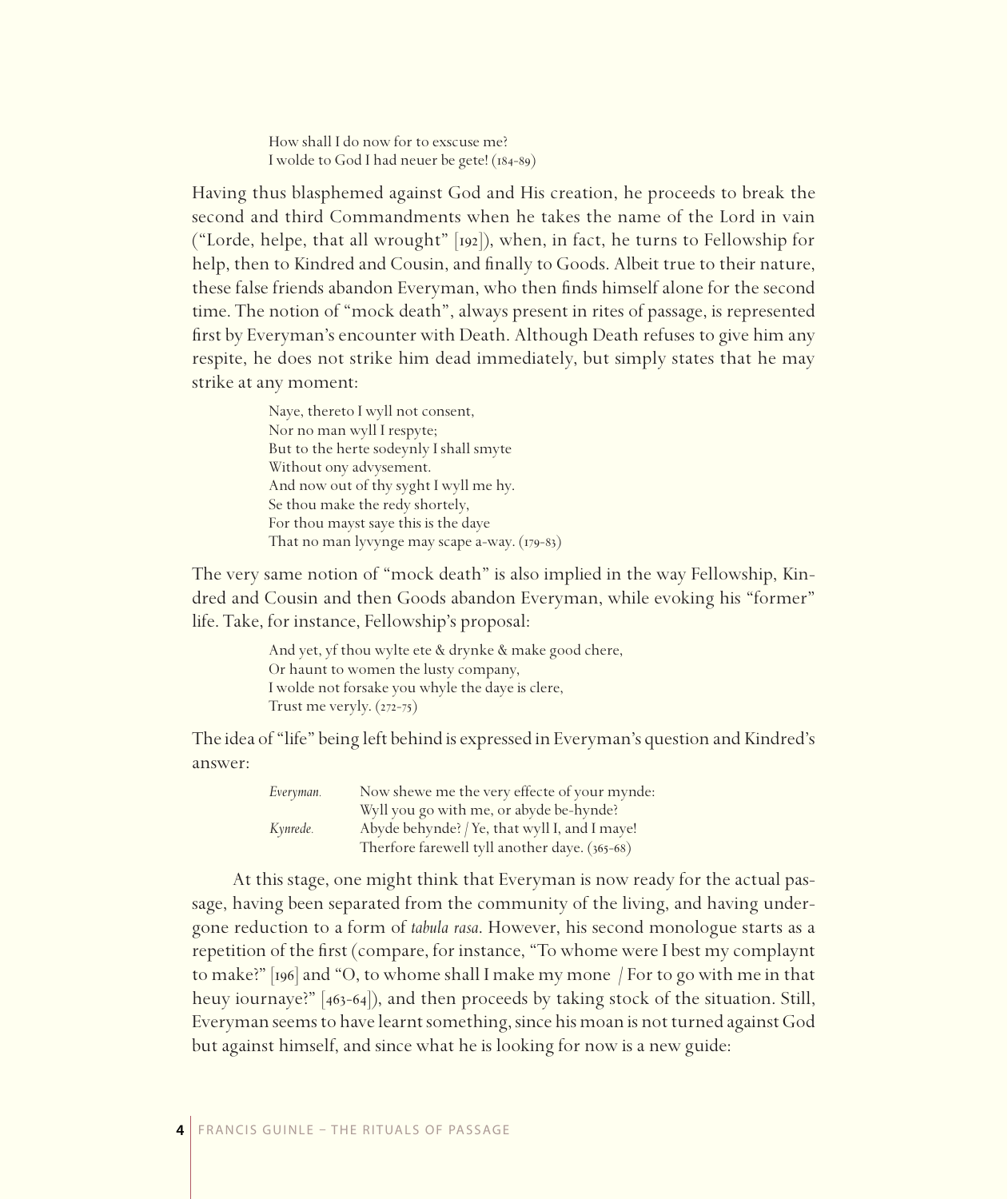Than of my selfe I was ashamed, And so I am worthy to be blamed; Thus may I well my selfe hate. Of whome shall I now counseyll take?  $(476-79)$ 

It has, of course, been noticed by the critics that this monologue marks a turning point in the play. What Everyman has left behind, so far, is presented as external elements of his "former life". What he has to shed now is linked to his being. That he should turn to his "Good Deeds" depends on doctrine, but also on the fact that "Good Deeds" provides a connection between the external and internal movement. Good Deeds were exercised during his life, but come entirely from him; moreover, they affect his eternal life. In other words, they have an action and an effect on both sides of the passage. What follows next is a dramatization of two of the Last Rites: first Confession, then Penance. Everyman's knowledge of his sins brings him to acknowledge and to repent them. In his speeches he now really turns to God, to the Redeemer, and to at least one intercessor: Mary  $(s_{81-604})$ . This suffices to restore his Good Deeds. Like any initiate, before he enters the heart of the mystery, he is deprived of his clothes and given a new garment (that of Contrition). At this point, more "companions" are introduced to him. However, they are presented as "counseylours" rather than mere companions. Without false promises, it is also made clear to him that they will eventually leave him. The limit is clearly put by Beauty:

| Strengthe. | And I, Strength, wyll by you stande in distres,    |
|------------|----------------------------------------------------|
|            | Though thou wolde in batayle fyght on the grounde. |
| V. Wyttes. | And though it were thrugh the worlde rounde,       |
|            | We wyll not departe for swete or soure.            |
| Beaute.    | No more wyll I vnto dethes houre,                  |
|            | What so ever thereof befall. (684-89)              |

The scenes between Everyman and his new companions represent a fairly close dramatization of the *Ars Moriendi*, bringing Everyman step by step to his grave, with "helpe and comforte"  $(676)$ .

Much has been said about the next step, which is Everyman's going off stage for the first time to receive the "holy sacrament and oyntement togyder" (709), that is, the Extreme Unction. This episode has been seen as a digression to bring in a criticism of bad priests and point to some need to reform the Church, a reform which, as Murdo William McRae puts it, should come from within. We must bear in mind that the Church had been under this kind of criticism for some time and

<sup>.</sup> Murdo William McRae, "Everyman's Last Rites and the Digression on Priesthood", *College*  Literature 13 (1986): 307.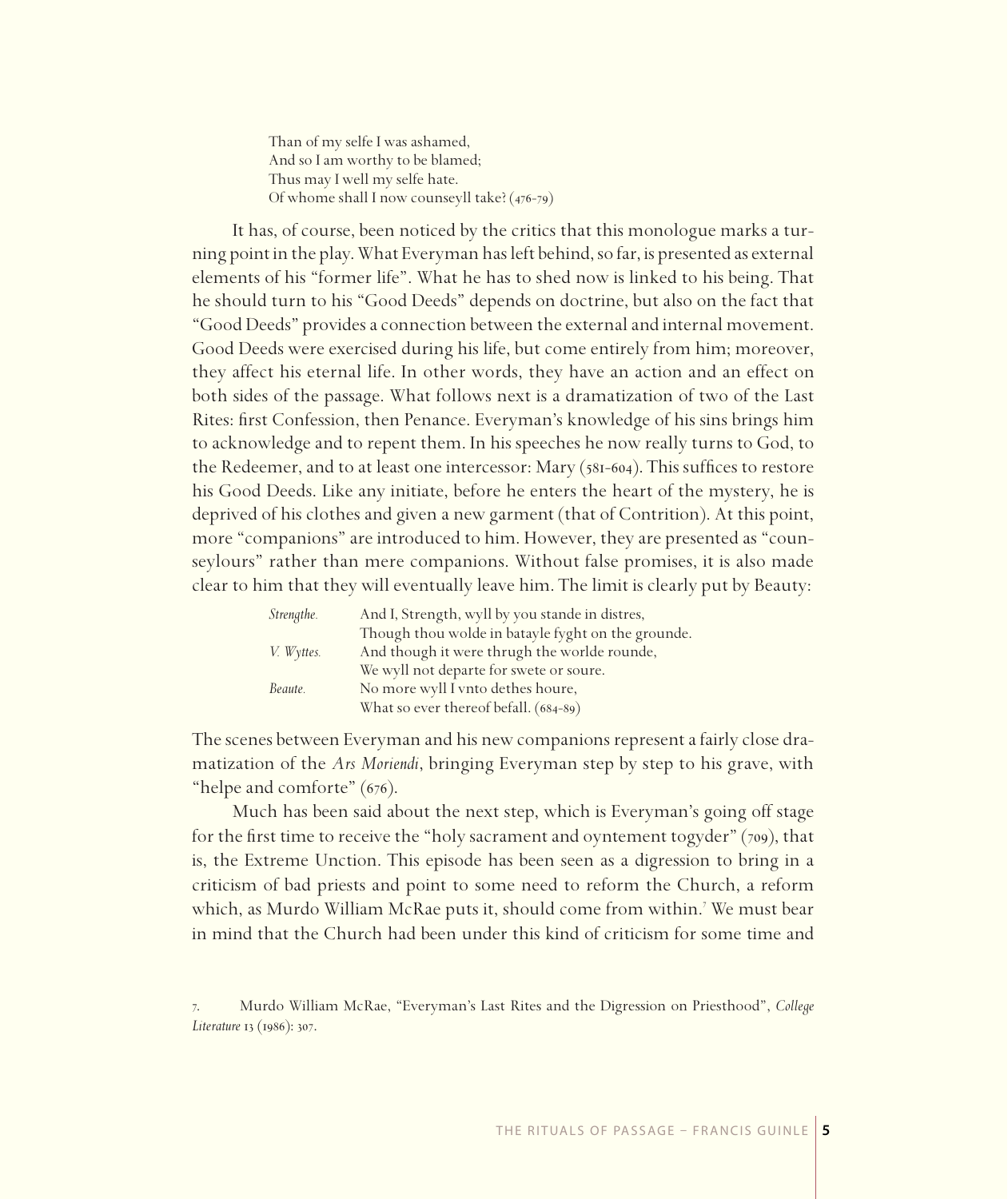that the Reformation movement had already started when *Everyman* was written, and was well on its way when it was first published in England. McRae tries to explain Everyman's absence from the stage for these Last Rites, and argues that the very tension between "V. Wyttes' lofty valuation of priests" and Knowledge's condemnation of "sinful priests" is the cause of his absence:

> That is, it might be in keeping with the goal of the *devotio moderna* to show Everyman, every Christian man, to receive the last rites from a character who represents V. Wyttes' lofty evaluation of priests. But in this possible encounter, the play's universalizing allegory would then teach that every penitent Christian is always attended by an exemplary priest, a lesson which all that Knowledge says about sinful priests would deny. Were Everyman, on the other hand, to receive the last rites from a Presthode such as Knowledge describes him, then V. Wyttes' veneration of that office would seem incongruous. This second possibility would make the allegory defeatist, even cynical, for the play would then teach that all Christians seeking their final rites are always attended by priests who serve only their own mercenary desires, never the needs of the faithful.

However, it seems that the text makes a distinction between "preestes", who might be good or bad, and "preesthode" as instituted by God, and which implies the necessary presence of the Church to minister the sacraments. If, as I believe, this is the case, then McRae's argument does not really hold water. Confession is the sacrament which includes Penance and Reconciliation<sup>9</sup> and it is fully staged in *Everyman*. However, this is the sacrament which leads to the actual heart of the rite, that is to say the Eucharist, here followed by the Extreme Unction, since we are dealing with the passage from earthly life to eternal life. The first official document which lists the seven sacraments is the Profession of Faith of the Emperor Michael Paleologus for the second council of Lyon in  $1274$ . This is what we can find about the Extreme Unction in the Catechism of the Catholic Church:

> In addition to the Anointing of the Sick, the Church offers those who are about to leave this life the Eucharist as viaticum. Communion in the body and blood of Christ, received at this moment of "passing over" to the Father, has a particular significance and importance. It is the seed of eternal life and the power of resurrection, according to the words of the Lord: "He who eats my flesh and drinks my blood has eternal life, and I will raise him up at the last day." [140] The sacrament of Christ once dead and now risen, the Eucha-

8. McRae, pp. 307-8.

9. The Seven Sacraments of the Catholic Church are Baptism, Confirmation, Eucharist, Confession (Penance and Reconciliation), Anointing of the sick (Extreme Unction), Holy Orders (Ordination), and Matrimony.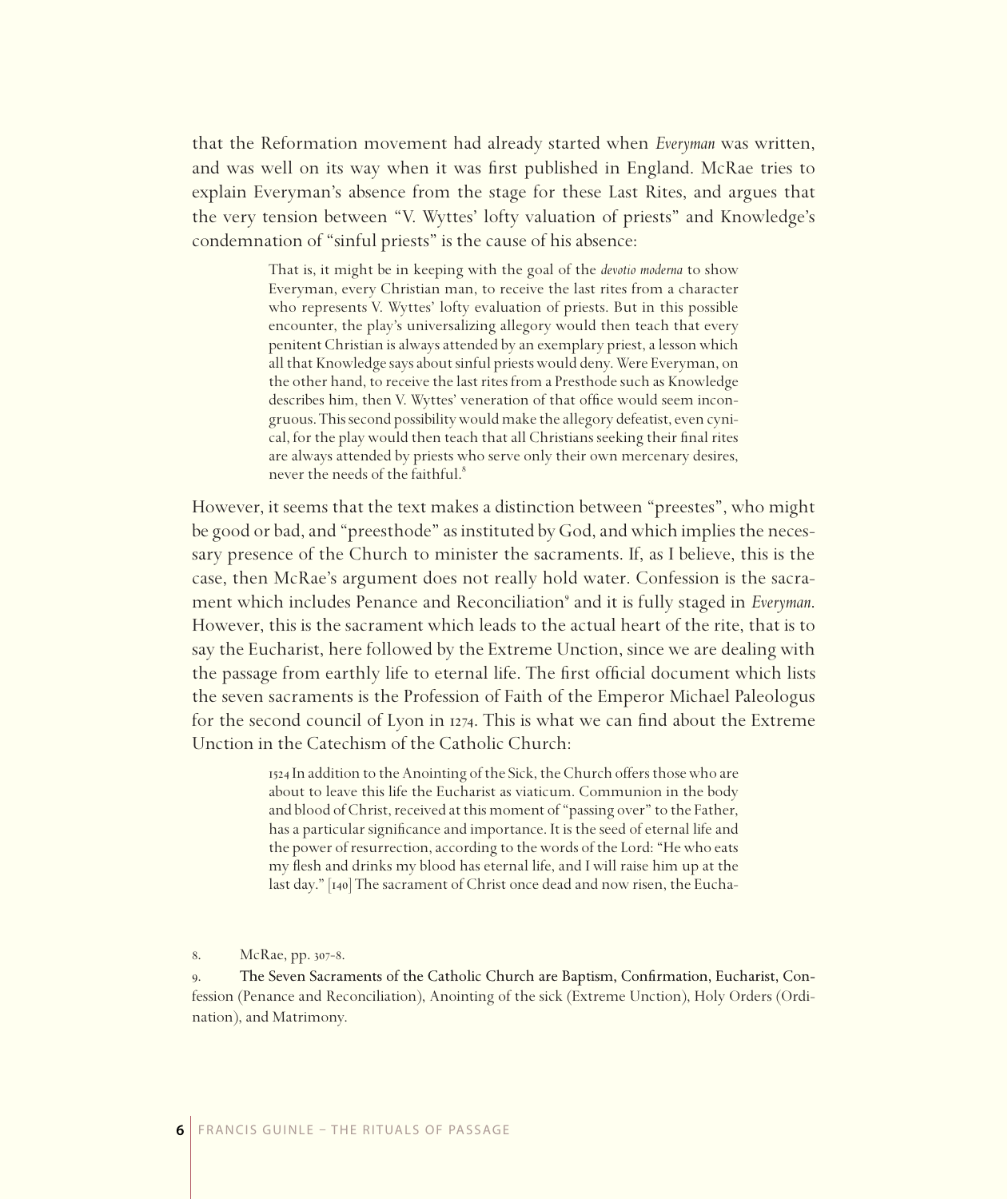rist is here the sacrament of passing over from death to life, from this world to the Father. [141] 1525 Thus, just as the sacraments of Baptism, Confirmation, and the Eucharist form a unity called "the sacraments of Christian initiation," so too it can be said that Penance, the Anointing of the Sick and the Eucharist as viaticum constitute at the end of Christian life "the sacraments that prepare for our heavenly homeland" or the sacraments that complete the earthly pilgrimage.<sup>10</sup>

The notion of sacrament as "mystery" is at the heart of the Eucharist, and the Extreme Unction marks the last stage before the passage. In that sense, it seems that their stage representation would transgress the realm of fiction by bringing the actual ritual on stage. Such moments of mystery, it seems, would either take place off stage, or be represented as a metaphor." This is the case, for instance in *Youth*, when the text dramatizes the mystery of transubstantiation at the moment of Youth's conversion.<sup>"</sup> For what the stage, or acting area, represents is not the locus of mystery, but the locus of the actual passage, whereas the near off stage represents earthly life or eternal life, depending on the different parts of the play.

It is often said that the voice of Christ during the sacrifice is heard in Everyman's last words. Indeed, according to Saint Luke, these are Christ's last words: "And when Jesus had cried with a loud voice, he said, Father, into thy hands I commend my spirit: and having said thus, he gave up the ghost." Everyman speaks the same words twice in the play, once in English, and then in Latin:

> In to thy handes, Lorde, my soule I commende (880) *In manus tuas*, of myghtes moost For ever, *Commendo spiritum meum.* (886-887)

It seems that the words "of myghtes moost", interpolated by Everyman in the Latin text, come from the widely known, though apocryphal, Gospel of Nicodemus, which has the same phrase in different forms in the four manuscripts of the Middle

. Catechism of the Catholic Church: http://www.christusrex.org/www/CDHN/heal. html#VIATICUM.

. The same applies to Matrimony. The actual rite was never shown on stage, and what is rep- represented is the celebrations around the rites, such as a masque or a wedding feast.

12. See *Youth*, in *Tudor Interludes*, ed. Peter Happé (Harmondsworth: Penguin, 1972), ll. 689-703. Voir Francis Guinle, "*Youth* : les limites de la parodie et de la satire", in *"Divers toyes mengled". Études sur la culture européenne au Moyen Âge et à la Renaissance en hommage à André Lascombes* (Tours: Publications de l'Université François-Rabelais, 1996), pp. 125-36.

13. Luke 24-46. I quote from the Authorised Version (1611). This tradition is not found in the Gospels according to Matthew, Mark or John. It is, however, present in the Gospel of Nicodemus.